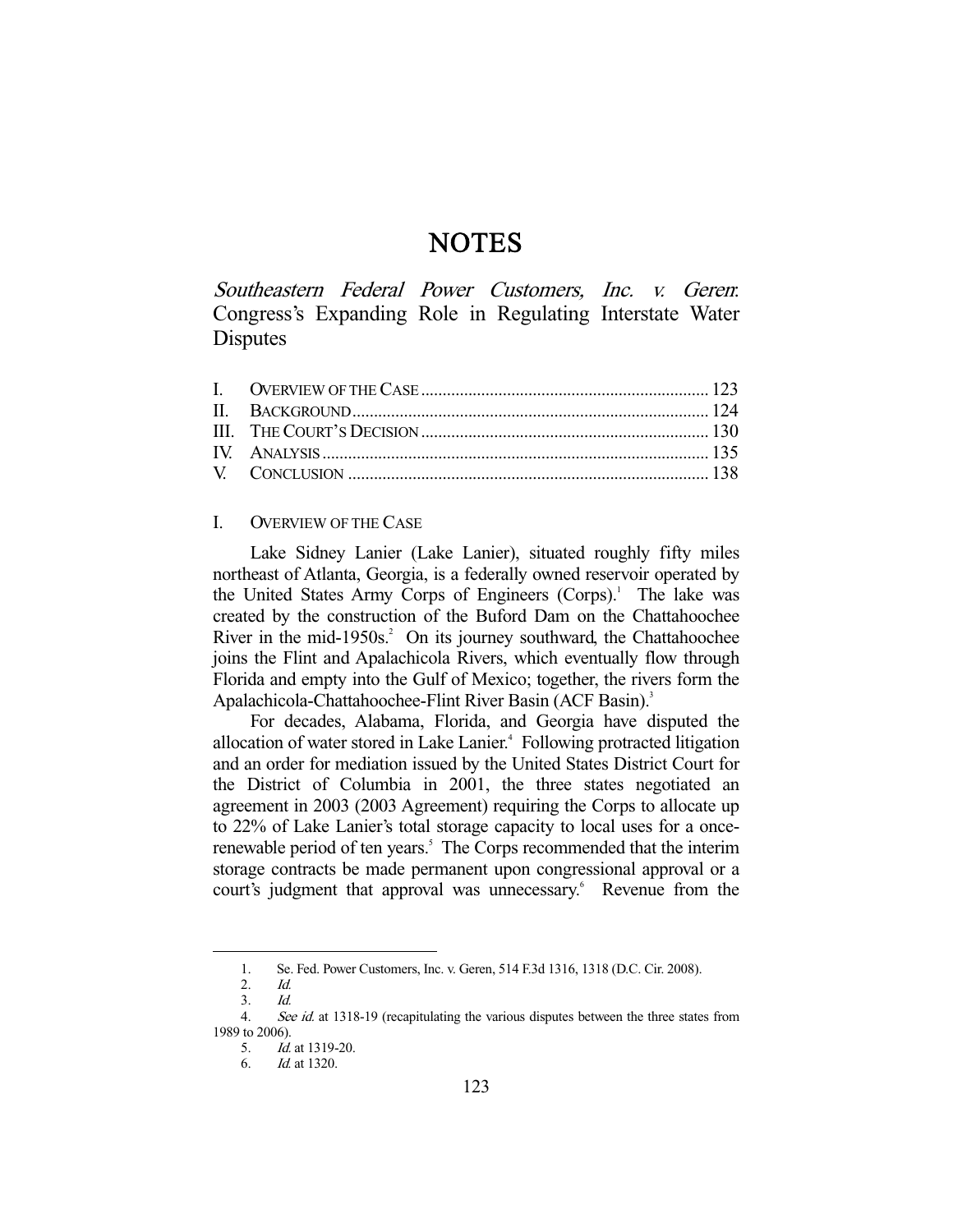contracts would be used to reimburse hydropower customers through reduced hydropower rates.<sup>7</sup>

 After the 2003 Agreement was signed, Alabama and Florida intervened in the D.C. District Court case and resuscitated a prior lawsuit in the United States District Court for the Northern District of Alabama, which challenged the Corps' reallocation of Lake Lanier's water storage space.<sup>8</sup> The Alabama district court entered a preliminary injunction against the 2003 Agreement's implementation,<sup>9</sup> but, upon dissolution of the injunction in 2006, the D.C. District Court entered a final judgment upholding the 2003 Agreement.<sup>10</sup> Alabama and Florida appealed on the grounds that the 2003 Agreement violated the Water Supply Act (WSA), the Flood Control Act (FCA), and the National Environmental Protection Act (NEPA).<sup>11</sup> The United States Court of Appeals for the District of Columbia Circuit reversed the district court's decision and held that the 2003 Agreement required congressional authorization under section  $301(d)$  of the WSA because it constituted a "major operational change."<sup>12</sup> Southeastern Federal Power Customers, Inc. v. Geren, 514 F.3d 1316 (D.C. Cir. 2008).

#### II. BACKGROUND

 Schemes for resolving interstate water conflicts in the United States have historically taken on a different character in the west than in the east.<sup>13</sup> Interstate compacts in the west sought to preserve state autonomy and emphasize simple apportionment of water resources without much willingness to engage in cooperative management.<sup>14</sup> Eastern states, on the other hand, have promoted cooperation in settling disputes through interstate compacts.<sup>15</sup> However, in most cases, eastern states have not

 <sup>7.</sup> Id.

 <sup>8.</sup> Id.

 <sup>9.</sup> Id.; Alabama v. U.S. Army Corps of Eng'rs, 424 F.3d 1117, 1121 (11th Cir. 2005).

 <sup>10.</sup> Geren, 514 F.3d at 1320; Se. Fed. Power Customers, Inc. v. Caldera, 301 F. Supp. 2d 26 (D.D.C. 2004).

 <sup>11.</sup> Geren, 514 F.3d at 1320.

<sup>12.</sup> Id. at 1325. The D.C. Circuit concluded that it was unnecessary to address Alabama and Florida's arguments that the 2003 Agreement violated the FCA and NEPA. Id.

<sup>13.</sup> See Thomas L. Sansonetti & Sylvia Quast, Address, Not Just a Western Issue Anymore: Water Disputes in the Eastern United States, 34 CUMB. L. REV. 185, 185 (2004) (explaining that the scarcity of water in western states led to frequent water disputes whereas the eastern states, until recently, were less arid and had fewer disputes over water allocation); see also Joseph W. Dellapenna, Interstate Struggles over Rivers: The Southeastern States and the Struggle over the 'Hooch, 12 N.Y.U. ENVTL. L.J. 828 (2005) (distinguishing approaches to settling water disputes in the West from those in the East).

 <sup>14.</sup> Dellapenna, supra note 13, at 831.

 <sup>15.</sup> Id.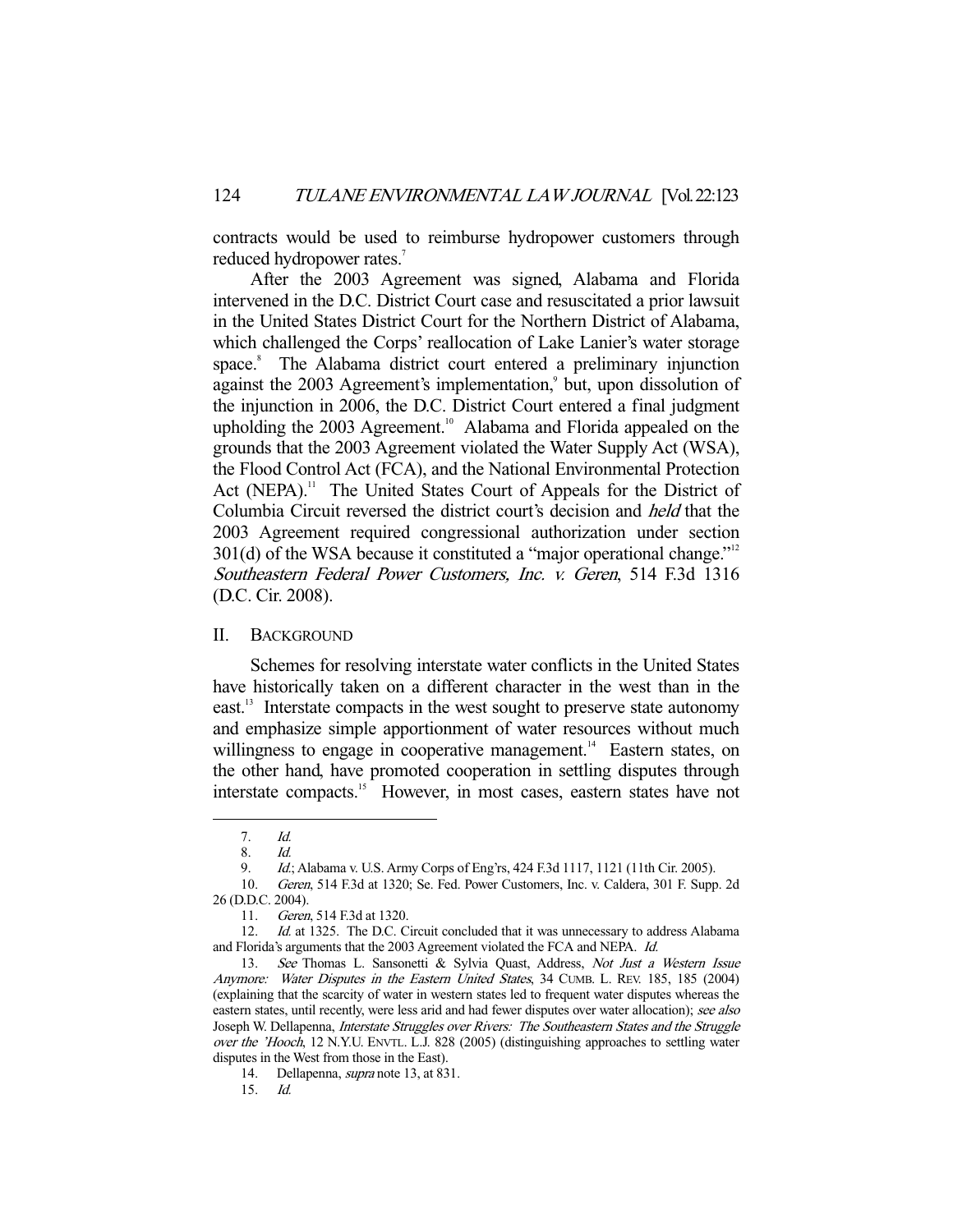gone so far as to create joint decision-making authorities with the ability to provide ongoing supervision.<sup>16</sup> Consequently, western states have found that litigation is the only effective mechanism for deciding water rights, and even eastern states have generally failed to negotiate water disputes. $17$ 

 In the 1980s and 1990s, Alabama, Florida, and Georgia suffered through the two worst droughts ever recorded in the Southeast.<sup>18</sup> Lake Lanier's water level fell to all-time lows.<sup>19</sup> Exacerbating this problem was the fact that the city of Atlanta, which relied on Lake Lanier as its primary reservoir, had undergone remarkable growth and was demanding ever-increasing amounts of water.<sup>20</sup> In 1989, the Corps entered into contracts with Atlanta to increase diversions to the city up to  $50\%$ <sup>21</sup>. The same year, the Corps submitted a report to Congress, recommending that a large portion of Lake Lanier be reallocated from hydropower to local consumption.  $2^2$  The Corps indicated that the change might require Congress's consent.<sup>23</sup>

 The proposed reallocation spurred Alabama to sue the Corps, seeking an injunction against the reallocation of Lake Lanier's storage space.<sup>24</sup> The Alabama district court considered Alabama's request for a preliminary injunction pending the Corps' successful completion of a NEPA analysis.<sup>25</sup> In 1990, Alabama and the Corps jointly moved to stay the proceedings in order to negotiate an agreement.<sup>26</sup> The Alabama district court granted the stay, and in 1992, Alabama, Florida, Georgia, and the Corps entered into an agreement allowing existing withdrawals to continue or increase in response to reasonable demand.<sup>27</sup> In 1997, the parties entered into, and Congress passed, the Apalachicola-Chattahoochee-Flint River Basin Compact (ACF Compact), which was aimed at developing a solution to water disputes in the ACF Basin.<sup>28</sup> The ACF Compact adopted the 1992 Agreement's provision allowing existing withdrawals to continue and to increase in response to reasonable

 <sup>16.</sup> Id.

<sup>17.</sup> See id. at 836-38.

<sup>18.</sup> *Id.* at 828.

 <sup>19.</sup> Id. at 829.

 <sup>20.</sup> Id.

<sup>21.</sup> *Id.*<br>22. Se. 22. Se. Fed. Power Customers, Inc. v. Geren, 514 F.3d 1316, 1318-19 (D.C. Cir. 2008).<br>23. Id. at 1319.

Id. at 1319.

<sup>24.</sup> *Id.*<br>25. Al

 <sup>25.</sup> Alabama v. U.S. Army Corps of Eng'rs, 424 F.3d 1117, 1123 (11th Cir. 2005).

 <sup>26.</sup> Id.

<sup>27.</sup> *Id.*; Geren, 514 F.3d at 1319.

 <sup>28.</sup> Alabama, 424 F.3d at 1123.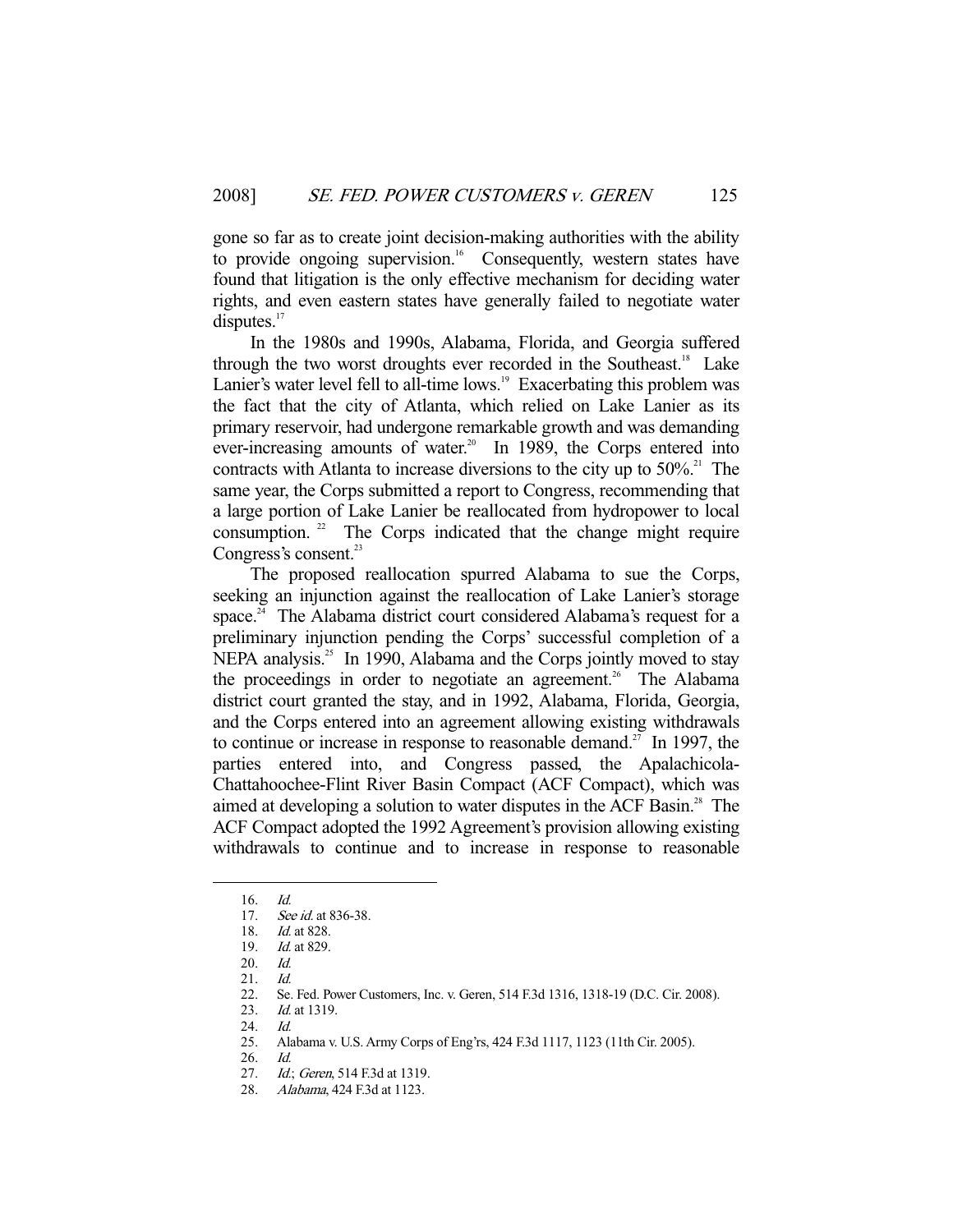demand.29 The ACF Compact's stated purposes were "promoting interstate comity, removing causes of present and future controversies, equitably apportioning the surface waters of the ACF, engaging in water planning, and developing and sharing common data bases."30

 The ACF Compact ultimately failed to meet these objectives and was terminated in 2003.<sup>31</sup> Although article VII of the ACF Compact, entitled "Equitable Apportionment," sought to develop an allocation formula to resolve the states' disagreements regarding water rights, $32$  no formula was ever established.<sup>33</sup> Furthermore, the ACF Compact required the agreement of all three states, which inevitably led to stalemates when negotiations broke down.<sup>34</sup> For example, in *Georgia v. United States* Army Corps of Engineers, the United States Court of Appeals for the Eleventh Circuit considered Florida's and Southeastern Federal Power Customers' (SFPC) motions to intervene, and found that the ACF Compact was ineffective both because its deadline was continuously extended pending negotiations and because Georgia was meanwhile allowed to increase withdrawals from Lake Lanier.<sup>35</sup> Because the ACF Compact required agreement of all three states, but could not compel agreement, the Eleventh Circuit concluded, it provided no meaningful way for Florida to protect its interests when negotiations broke down.<sup>36</sup>

 Although the ACF Compact lapsed in 2003, it is important insofar as it represents a power struggle between the state and federal governments regarding the regulation of interstate water disputes.<sup>37</sup> Following release of the ACF Compact's initial draft in 1996, Attorney General Janet Reno noted: "[T]he compact as drafted fails to take into account the substantial interests of the United States in the management of the basin."38 In 1997, the ACF Compact was amended to provide the

 <sup>29.</sup> Id.

 <sup>30.</sup> Apalachicola-Chattahoochee-Flint River Basin Compact (ACF Compact), Pub. L. No. 105-104, § 1, art. I, 111 Stat. 2219, 2219 (1997).

 <sup>31.</sup> Alabama, 424 F.3d at 1123.

 <sup>32.</sup> See ACF Compact, Pub. L. No. 105-104, § 1, art. VII(a), 111 Stat. 2219, 2223 (1997). Article VII states that "the basis and terms and conditions of the allocation formula are to be discussed or negotiated," and requires unanimous approval among the states and Federal Commissioner for the ACF Basin before the allocation formula becomes effective. Id.

<sup>33.</sup> Georgia v. U.S. Army Corps of Eng'rs, 302 F.3d 1242, 1247 (11th Cir. 2002).<br>34. Id. at 1253.

Id. at 1253.

 <sup>35.</sup> Id.

 <sup>36.</sup> Id.

<sup>37.</sup> See George William Sherk, The Management of Interstate Water Conflicts in the Twenty-First Century: Is It Time To Call Uncle?, 12 N.Y.U. ENVTL. L.J. 764, 773-75 (2005) (citing legislative history disfavoring passage of the ACF Compact's initial draft because it vested too much power in the states and emphasizing "the need to preserve Federal agency discretion").

 <sup>38.</sup> Id. at 774.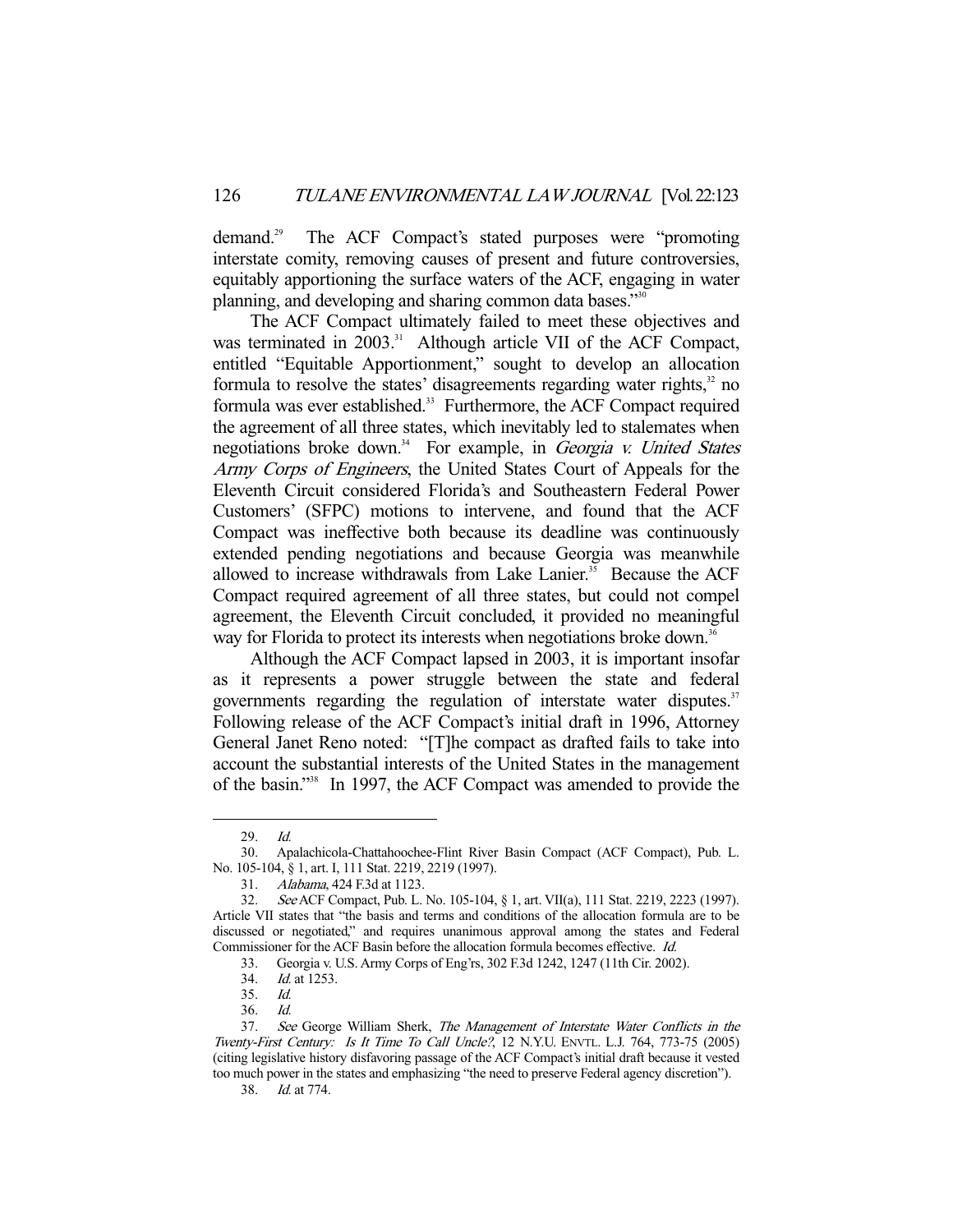federal government with a more definite role.<sup>39</sup> Following amendment, article VII(b) stated that once an allocation formula was adopted, agents of the federal government had a duty "to exercise their powers, authority, and discretion in a manner consistent with the allocation formula so long as the exercise of such powers, authority, and discretion [was] not in conflict with federal law."<sup>40</sup> In essence, this provision mandated that federal law should prevail over state law in case of a conflict.<sup>41</sup> Former Speaker of the House Newt Gingrich declared that the ACF Compact did not authorize the states "to rewrite federal law."<sup>42</sup>

In the 2005 case, Alabama v. United States Army Corps of Engineers, the Eleventh Circuit considered the threshold issue of standing as it applied to states seeking intervention in interstate water disputes.<sup>43</sup> The Eleventh Circuit began by citing the United States Supreme Court's requirements for standing.<sup>44</sup> A plaintiff must show "(1) an injury in fact, meaning an injury that is concrete and particularized, and actual or imminent; (2) a causal connection between the injury and the conduct; and (3) a likelihood that the injury will be redressed by a favorable decision."45 The Eleventh Circuit concluded that Alabama and Florida had standing to intervene because the Corps' actions could adversely affect the environment of the entire ACF Basin by allowing Georgia to increase its withdrawals from Lake Lanier, and that a favorable outcome in the case could redress such an injury.<sup>46</sup> In Georgia v. United States Army Corps of Engineers, the same court considered Florida's motion to intervene as a defendant in Georgia's suit seeking increased water supply.<sup>47</sup> The Eleventh Circuit found that Florida had a legally protectable interest because it would suffer a practical effect as a result of the reallocation.<sup>48</sup>

 Continuing its standing analysis, the court in Georgia v. United States Army Corps of Engineers discussed the doctrine of equitable apportionment.<sup>49</sup> The court adhered to the theory that whenever "the

<sup>39.</sup> See id. at 775-76. Section VII(b) of the new ACF Compact provided "a proper relationship between federal and state statutory and regulatory requirements." Id.

 <sup>40.</sup> ACF Compact, Pub. L. No. 105-104, § 1, art. VII(b), 111 Stat. 2219, 2223 (1997) (emphasis added).

 <sup>41.</sup> Sherk, supra note 37, at 777.

 <sup>42.</sup> Id. at 809.

 <sup>43.</sup> Alabama v. U.S. Army Corps of Eng'rs, 424 F.3d 1117, 1130 (11th Cir. 2005).

 <sup>44.</sup> Id.

 <sup>45.</sup> Id.

 <sup>46.</sup> Id.

 <sup>47.</sup> Georgia v. U.S. Army Corps of Eng'rs, 302 F.3d 1242, 1246 (11th Cir. 2002).

 <sup>48.</sup> Id. at 1252.

 <sup>49.</sup> Id.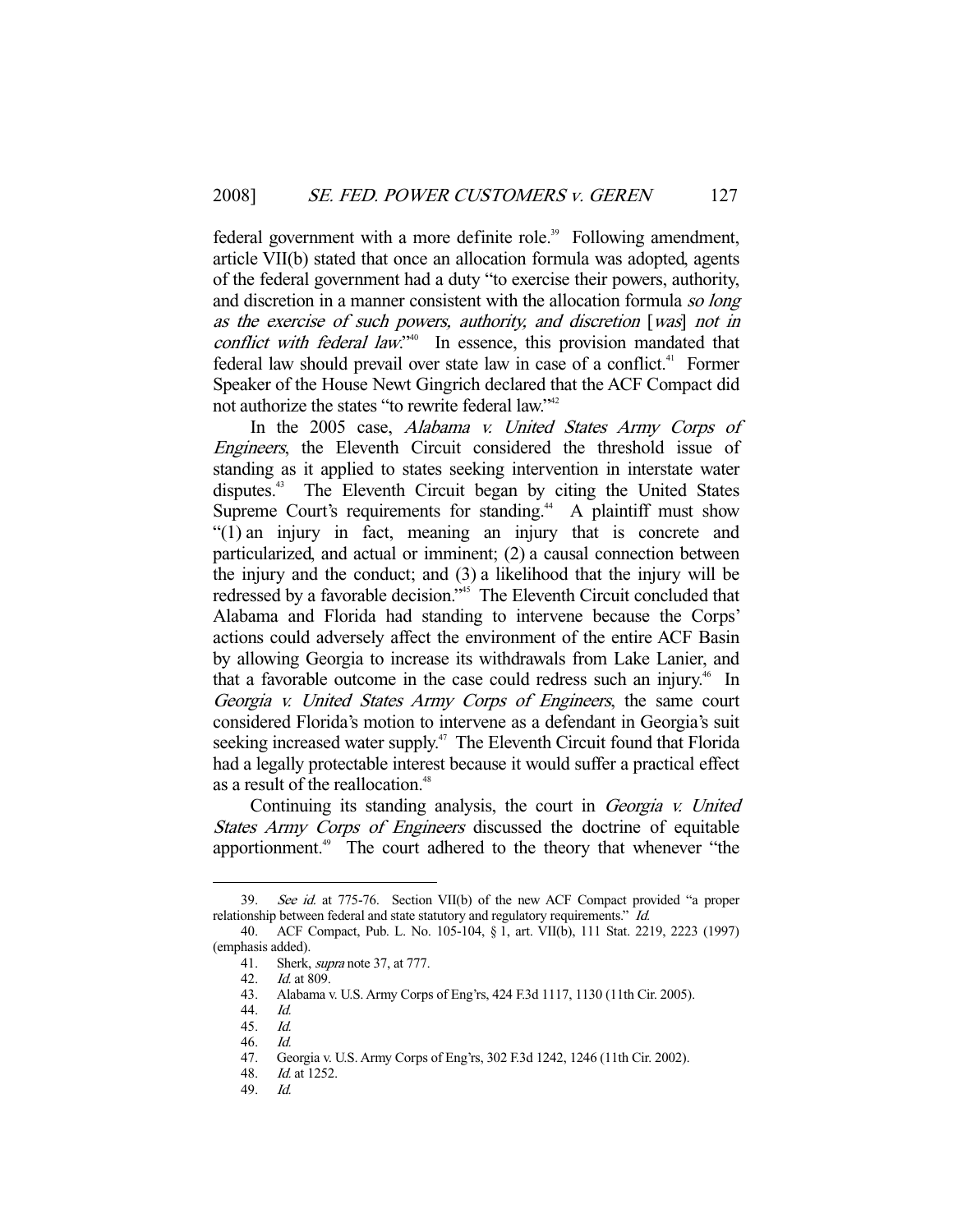action of one State reaches, through the agency of natural laws, into the territory of another State, the question of the extent and the limitations of the rights of the two states becomes a matter of justiciable dispute between them."50 The court decided that the ACF Compact did not adequately protect Florida's interests and rejected Georgia's alternative argument that Florida could protect itself through an original action in the Supreme Court seeking equitable apportionment.<sup>51</sup> The court noted that the Supreme Court had never considered an equitable apportionment case in conjunction with an interstate compact and that no "clear-cut and compulsory right to be heard" exists in equitable apportionment cases.<sup>52</sup> Thus, Florida met the requirements of standing, and, upon ruling that its interests were not represented by any party already involved in the suit, the court reversed the denial of Florida's motion to intervene.<sup>53</sup>

 In 2001, the D.C. District Court ordered a mediation, which resulted in the 2003 Agreement requiring the Corps to allocate large portions of Lake Lanier's storage space to local uses for a once-renewable period of ten years.<sup>54</sup> The same court ruled on the validity of the 2003 Agreement in Southeastern Federal Power Customers, Inc. v. Caldera and, in so doing, was the first to analyze claims that the 2003 Agreement violated various federal statutes including the WSA and NEPA.<sup>55</sup> The court stated that it would address the 2003 Agreement's validity "to minimize the prospects of duplicative litigation and inconsistent adjudicative results."56 The court indicated that although courts generally favor resolution through settlement, litigation is appropriate where a nonconsenting intervenor raises valid claims.<sup>57</sup> The court then considered whether the 2003 Agreement violated NEPA or the WSA.<sup>58</sup>

 Section 301(a) of the WSA provides that it is Congress's policy "to recognize the primary responsibility of the States and local interests in developing water supplies."<sup>59</sup> Section 301(b) authorizes the Corps to allocate storage space to meet present or future local demand if the local

56. Caldera, 301 F. Supp. 2d at 31.

 <sup>50.</sup> Id. (quoting Kansas v. Colorado, 206 U.S. 46, 97-98 (1907)).

 <sup>51.</sup> Id. at 1253-54.

 <sup>52.</sup> Id. at 1254-55.

 <sup>53.</sup> Id. at 1255-56.

 <sup>54.</sup> Se. Fed. Power Customers, Inc. v. Geren, 514 F.3d 1316, 1319 (D.C. Cir. 2008).

 <sup>55.</sup> Se. Fed. Power Customers, Inc. v. Caldera, 301 F. Supp. 2d 26, 31 (D.D.C. 2004). The Alabama district court declined to address federal statutes pending the decision in Caldera, which it asserted "[went] more to the merits of the settlement." Alabama v. U.S. Army Corps of Eng'rs, 424 F.3d 1117, 1125 n.12 (11th Cir. 2005).

 <sup>57.</sup> Id.

 <sup>58.</sup> Id.

 <sup>59.</sup> Water Supply Act (WSA) § 301(a), 43 U.S.C. § 390(b)(a) (2000).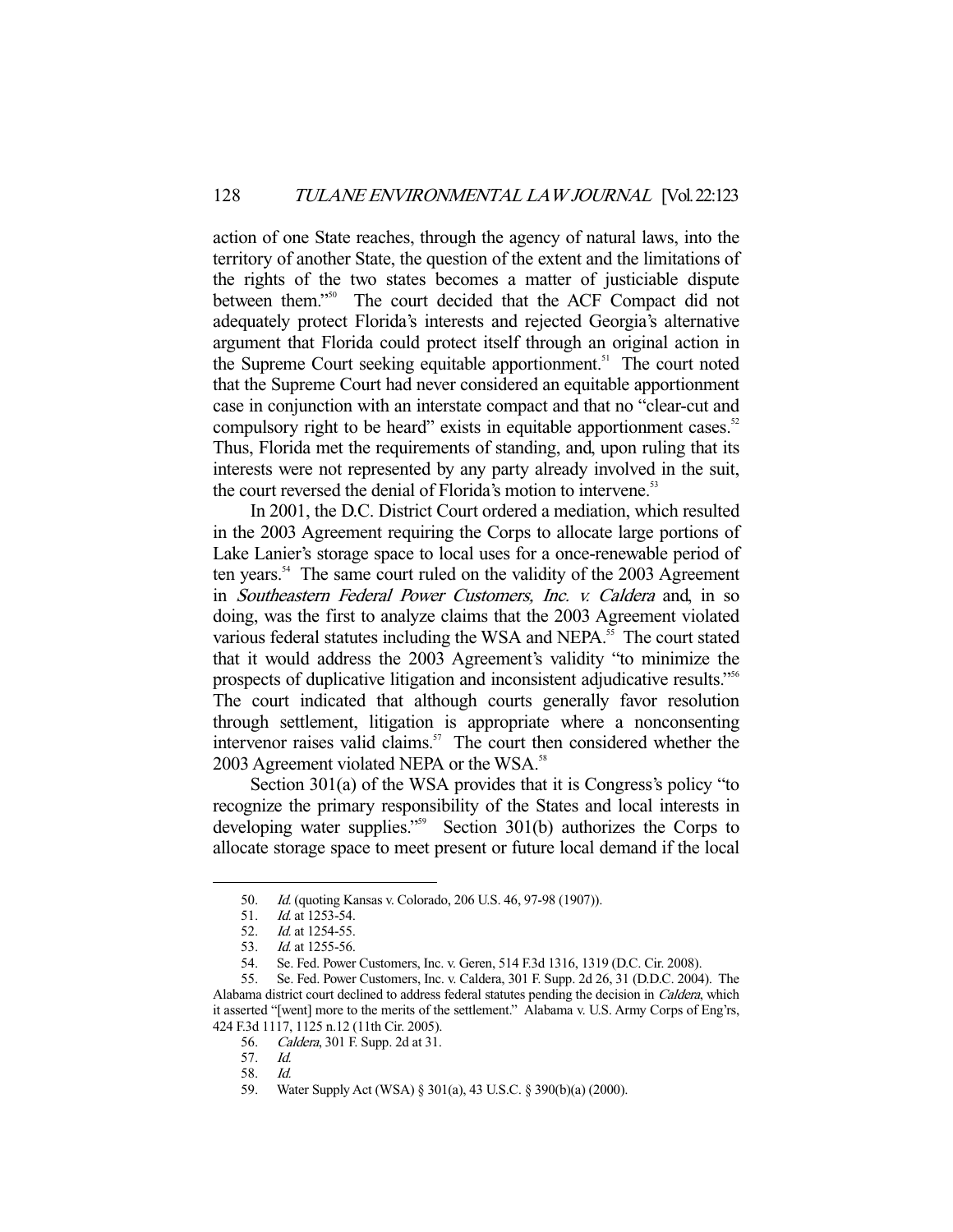beneficiaries agree to pay for such a modification.<sup>60</sup> In section 301(d), however, the WSA stipulates that congressional approval is required for any change that would "seriously affect the purposes for which the project was authorized" or "involve major structural or operational changes."61 Thus, the WSA limits the Corps' ability to alter existing projects without Congress's approval. $62$ 

The court in *Caldera* found that the test for WSA compliance should be "whether the Settlement Agreement will seriously affect the purposes for which Lake Lanier was originally authorized."<sup>63</sup> Although Alabama and Florida asserted that water supply was an authorized purpose, the court decided that the inquiry was irrelevant to its analysis because the 2003 Agreement only dealt with water storage.<sup>64</sup> Among the remaining purposes—hydropower, flood control, and navigation—the court found that only hydropower was potentially impacted.<sup>65</sup> Despite this possible impact, the court upheld the 2003 Agreement because the power suppliers endorsed it and intended to become signatories.<sup>66</sup> In a footnote, the court indicated its opinion that agencies generally have "unfettered discretion."<sup>67</sup>

The court in *Caldera* then considered the 2003 Agreement's validity under NEPA, which demands that all federal agencies "include in every recommendation or report on proposals for legislation and other major federal actions significantly affecting the quality of the human environment, a detailed statement" describing any environmental effects of and alternatives to the proposed action.<sup>68</sup> The court acknowledged that the 2003 Agreement necessitated successful completion of the NEPA analysis; however, it disagreed with Alabama and Florida's contention that the analysis had to be completed before the Corps could make a recommendation supporting the 2003 Agreement.<sup>69</sup> According to the court, the 2003 Agreement left the timing of the NEPA analysis to the Corps' discretion.<sup>70</sup> The court then rejected the argument that the  $2003$ Agreement did not consider alternatives in accordance with NEPA

 <sup>60.</sup> Id. § 301(b), 43 U.S.C. § 390(b)(b).

 <sup>61.</sup> Id. § 301(d), 43 U.S.C. § 390(b)(d).

 <sup>62.</sup> Caldera, 301 F. Supp. 2d at 31.

 <sup>63.</sup> Id. at 32.

 <sup>64.</sup> Id.

 <sup>65.</sup> Id.

 <sup>66.</sup> Id.

 <sup>67.</sup> Id. at 32 n.5 (citing Am. Farm Lines v. Black Ball Freight Serv., 397 U.S. 532, 538-39

 $(1970)$ ).

 <sup>68.</sup> Id. at 32-33; 42 U.S.C. § 4332(2)(C)(i)-(v) (2000).

 <sup>69.</sup> Caldera, 301 F. Supp. 2d at 33.

 <sup>70.</sup> Id.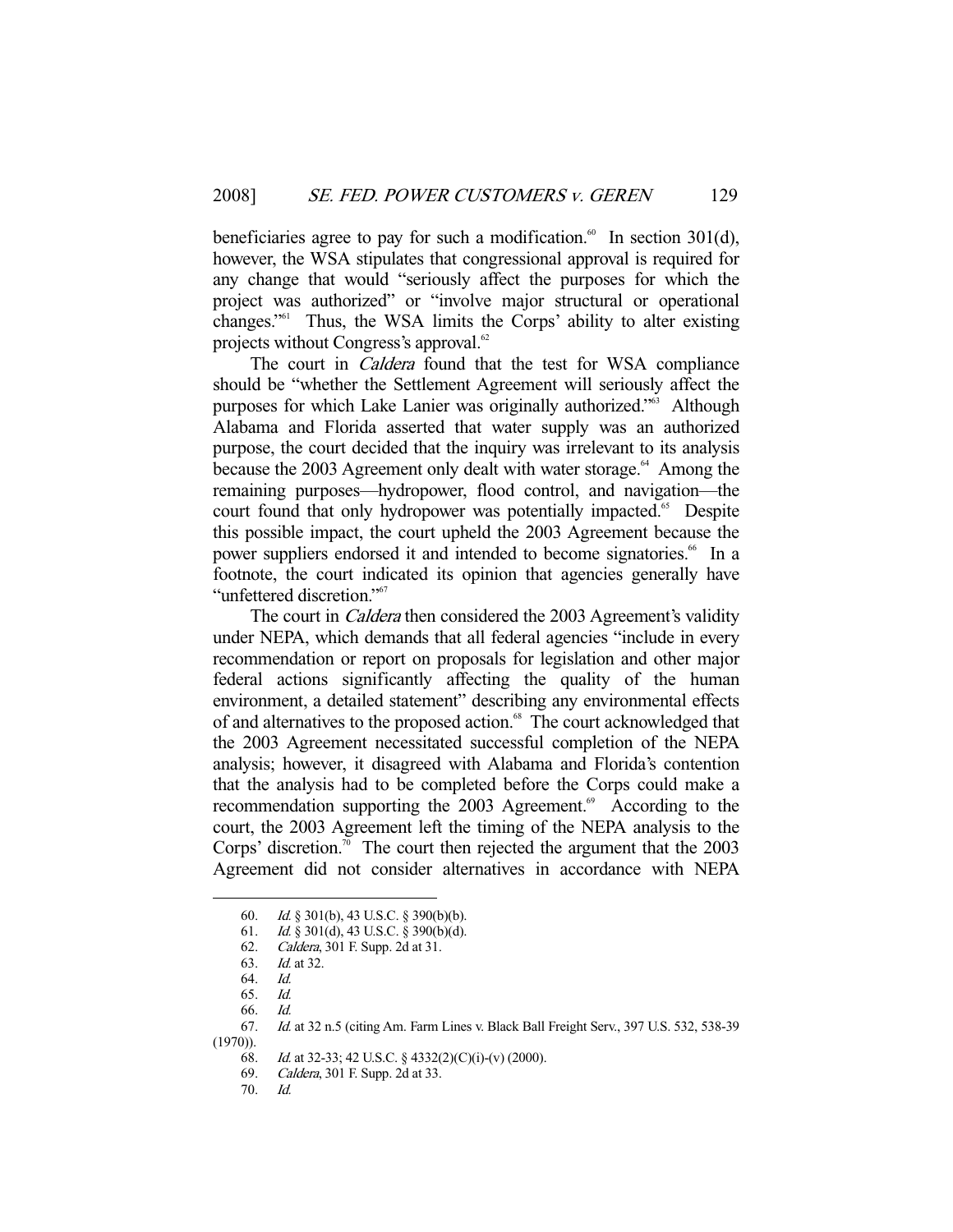requirements, reasoning that alternatives could be considered whenever the NEPA process was undertaken.<sup>71</sup> The court declined to address the 2003 Agreement's validity under other statutes, explaining that the NEPA process would carry the Corps' burden of establishing the 2003 Agreement's validity under each statute.<sup>72</sup> The court concluded that the 2003 Agreement should be upheld, but conditioned implementation of the 2003 Agreement upon dissolution of the Alabama district court's preliminary injunction.<sup>73</sup>

 Following Caldera, the Alabama district court refused to dissolve the injunction, instead concluding that Alabama and Florida had succeeded on the merits.<sup>74</sup> The court noted that the injunction was necessary to prevent irreparable injury and that it was not adverse to public interests.<sup>75</sup> Therefore, the court decided, the 2003 Agreement was unenforceable.<sup>76</sup> In 2005, however, the Eleventh Circuit vacated the Alabama district court's denial of the motion to dissolve the preliminary injunction.<sup>77</sup> The court in *Caldera* thereafter entered a final judgment upholding the 2003 Agreement, which Alabama and Florida appealed.<sup>78</sup>

### III. THE COURT'S DECISION

 In the noted case, the D.C. Circuit began by prescribing the standard of review for the Corps' statutory authority to enter into an agreement, which would reallocate up to 22% of Lake Lanier's total water storage space to Georgia.<sup>79</sup> The D.C. Circuit observed that little precedent existed as to the appropriate standard of review when a settlement agreement must meet statutory requirements.<sup>80</sup> Although the fairness of settlement agreements is generally reviewed for abuse of discretion, the court determined that the appropriate standard for reviewing the district court's statutory interpretation was *de novo*.<sup>81</sup> The court followed the Supreme Court's mandate that, where a statute addresses an issue, "the court, as well as the agency, must give effect to the unambiguously expressed intent of Congress."82 Because section 301 of the WSA specifically

 <sup>71.</sup> Id. at 34.

 <sup>72.</sup> Id.

 <sup>73.</sup> Id. at 35.

 <sup>74.</sup> Alabama v. U.S. Army Corps of Eng'rs, 424 F.3d 1117, 1126 (11th Cir. 2005).

 <sup>75.</sup> Id.

 <sup>76.</sup> Id.  $Id$  at 1136.

 <sup>78.</sup> Se. Fed. Power Customers, Inc. v. Geren, 514 F.3d 1316, 1320 (D.C. Cir. 2008).

 <sup>79.</sup> Id. at 1319-21.

 <sup>80.</sup> Id.

 <sup>81.</sup> Id.

<sup>82.</sup> *Id.* (quoting Chevron v. Natural Res. Def. Council, 467 U.S. 837, 842-43 (1984)).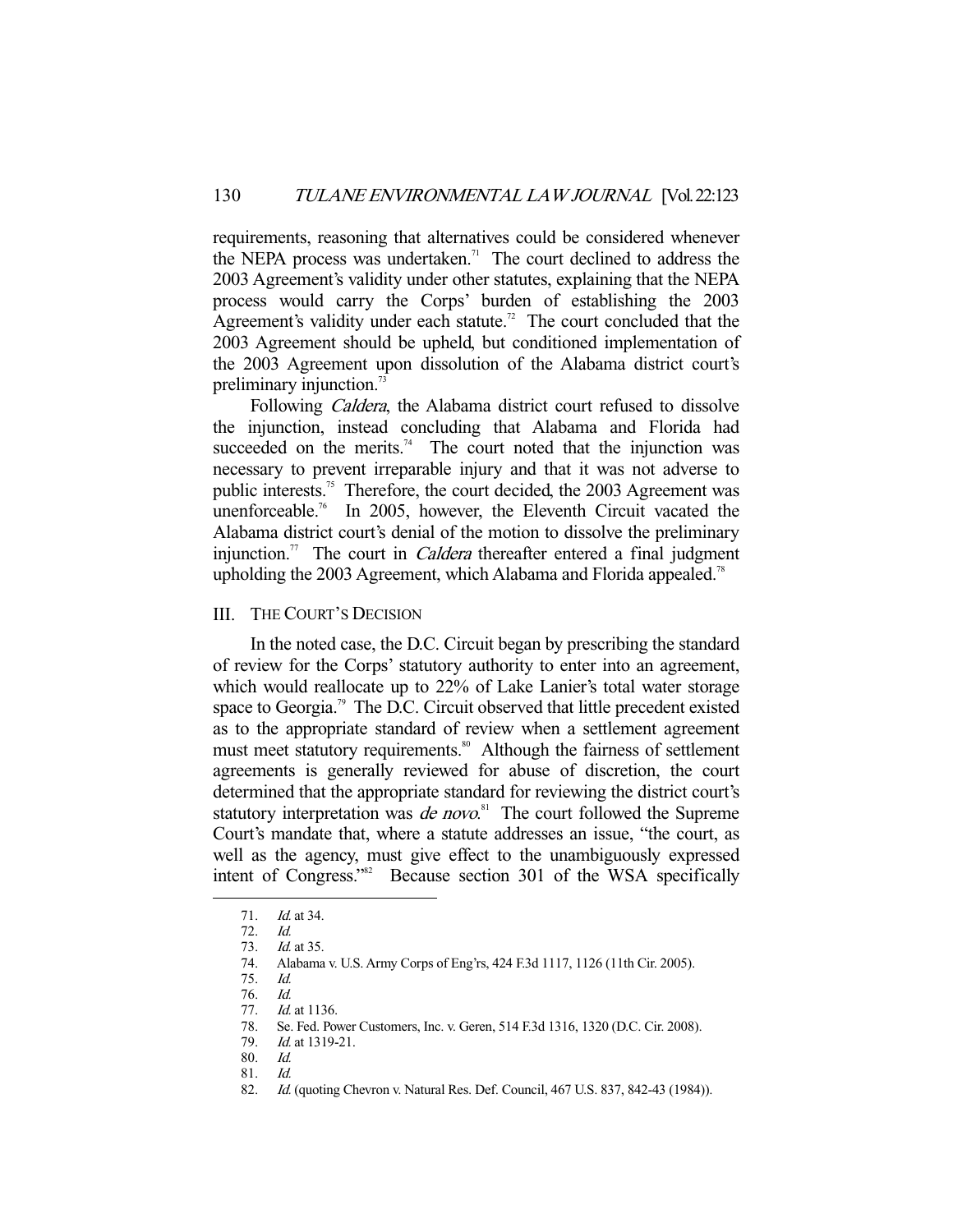addressed the development of "water supplies for domestic, municipal, industrial, and other purposes" and laid out the extent to which the Corps could authorize storage in reservoir projects, the court proceeded to analyze the 2003 Agreement's validity under the WSA.<sup>83</sup>

The D.C. Circuit then discussed the threshold issue of standing.<sup>84</sup> It held that Alabama and Florida had standing to challenge the 2003 Agreement because it constituted a major operational change to the reservoir.<sup>85</sup> The court noted the Alabama district court's prior finding that the 2003 Agreement could potentially reduce the flow of water to downstream states, a fact that the 2003 Agreement itself conceded.<sup>86</sup> The court explained that changes in the quantity of water in the Chattahoochee River would impact the ACF Basin for up to twenty years, directly affecting both Alabama and Florida.<sup>87</sup> As a result, the D.C. Circuit concluded, the states had shown imminence of injury in fact and causation.<sup>88</sup> The court rejected the argument that the Corps' duty to comply with NEPA would cause delay and reduce the imminence of injury, instead reasoning that the 2003 Agreement's provision requiring the Corps to use its "best efforts to complete any applicable requirements of the NEPA as expeditiously as practicable" sufficiently protected against delay.<sup>89</sup> Alabama and Florida had also established prudential standing because they came within the zone of interests that Congress could reasonably have intended to protect.<sup>90</sup>

 With standing established, the D.C. Circuit analyzed the Corps' authority under the WSA. $^{91}$  The court emphasized section 301(d)'s requirement that the Corps obtain congressional approval for all major operational changes.92 The court adduced evidence tending to prove that the Corps knew that the 22% increase contemplated by the 2003 Agreement qualified as a major operational change.<sup>93</sup> Two instances in particular bolstered this conclusion: first, a 1989 report in which the Corps admitted that congressional approval might be required for reallocation of 20% of Lake Lanier's storage space, and second, a 2002

-

93. Id.

<sup>83.</sup> See id. at 1321 (quoting WSA § 301(a), 43 U.S.C. § 390(a) (2000)).

<sup>84.</sup> *Id.* at 1322.

 <sup>85.</sup> Id.

 <sup>86.</sup> Id. (citing Alabama v. U.S. Army Corps of Eng'rs, 424 F.3d 1117, 1122 (11th Cir. 2005)).

 <sup>87.</sup> Id.

 <sup>88.</sup> Id. at 1323.

<sup>89.</sup> *Id.* at 1322-23.

<sup>90.</sup> *Id.* at 1323.

 <sup>91.</sup> Id.

 <sup>92.</sup> Id.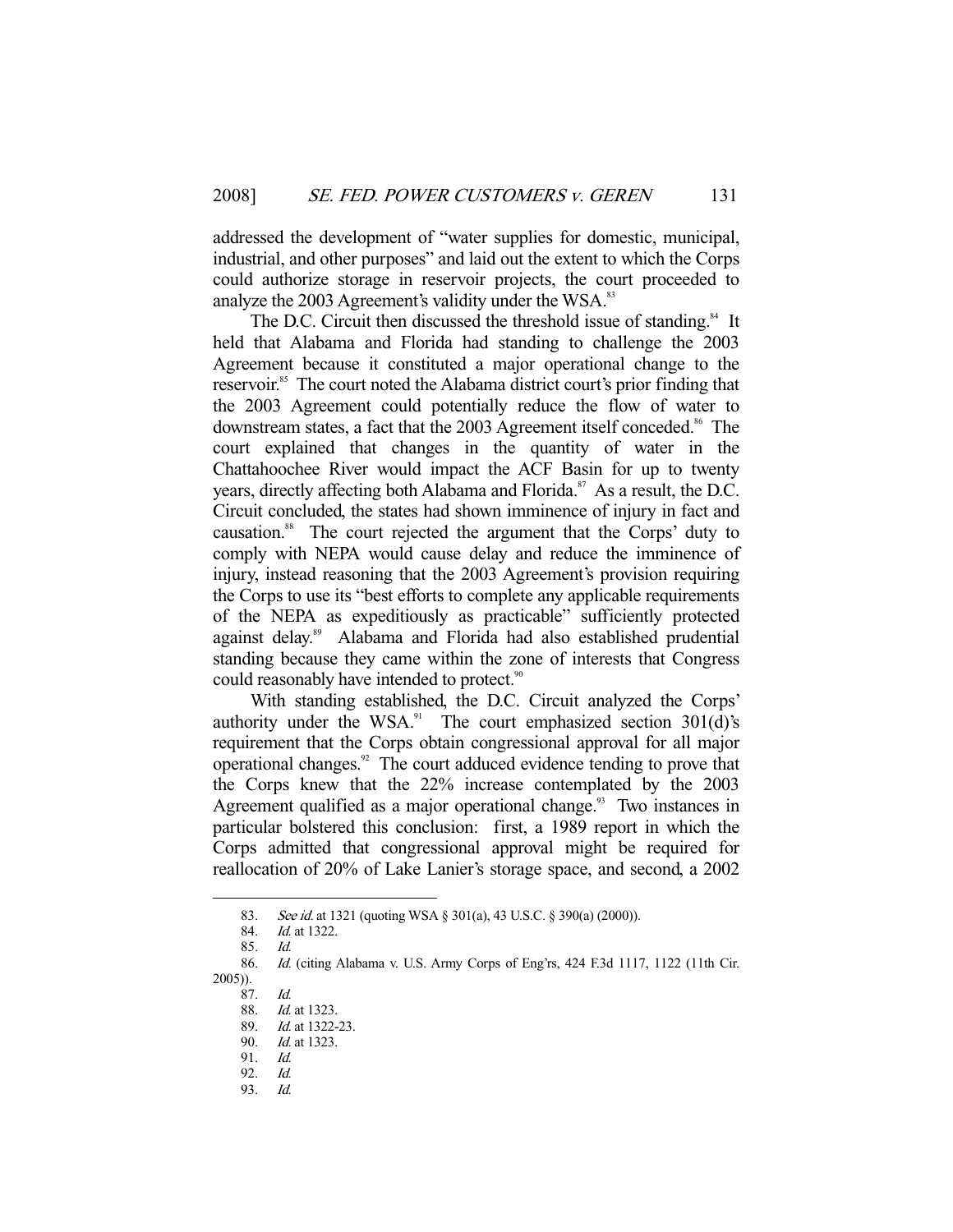Army Legal Memorandum (Army Memorandum), which considered Georgia's request for a 35% reallocation a major operational change.<sup>94</sup> In light of this evidence, the D.C. Circuit held that the 22% reallocation was, on its face, a major operational change.<sup>95</sup>

 The D.C. Circuit rejected each of the appellees' responsive arguments, beginning with their claim that the reallocation did not represent a major operational change because it merely preserved the status quo of gradual water storage reallocation.<sup>96</sup> The court explained that such logic would allow the Corps to bypass section 301(d)'s requirement of congressional consent.<sup>97</sup> Instead of ascertaining the impact of water storage reallocations based on the most recent levels before the increase, the court declared that the appropriate baseline for water storage space was zero, based on conditions when the lake began operation.98 The court pointed out that even if the most recent storage level was the appropriate baseline, the 2003 Agreement still represented the largest reallocation ever undertaken without Congress's approval.<sup>99</sup>

 Next, the D.C. Circuit rejected the appellees' claims that the 2003 Agreement did not qualify as a major operational change because the amount of storage space was too limited and because the 2003 Agreement compensated hydropower users for losses.<sup>100</sup> The court referenced Georgia's proposal for a 35% increase that was rejected following the Army Memorandum and claimed that the appellees had provided no basis to distinguish that increase from the 22% increase at issue.<sup>101</sup> The argument that compensating hydropower users precluded the reallocation from being considered a major operational change was also unconvincing, in the court's opinion, because it ignored the basic fact that the reallocation reduced water flow.<sup>102</sup>

 The D.C. Circuit then disposed of the appellees' final argument that temporary reallocations do not call for prior congressional approval.<sup>103</sup> The court reasoned that Congress could not have intended to create a loophole whereby the Corps could approve major changes without congressional consent simply because the changes were limited to

-

101. Id.

 <sup>94.</sup> Id.

 <sup>95.</sup> Id. at 1324.

 <sup>96.</sup> Id.

 <sup>97.</sup> Id.

 <sup>98.</sup> Id.

 <sup>99.</sup> Id. 100. Id.

 <sup>102.</sup> Id.

 <sup>103.</sup> Id. at 1324-25.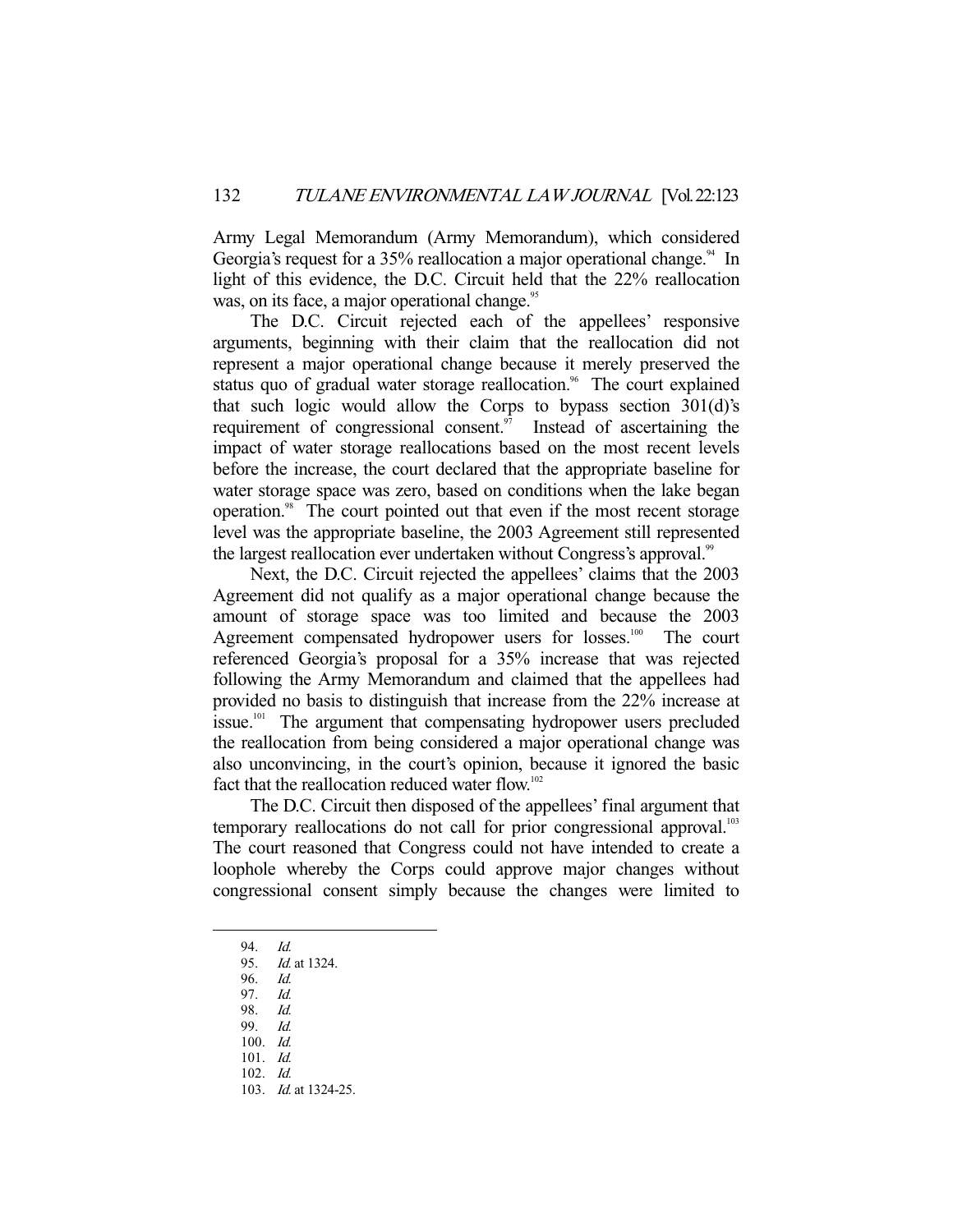specific time frames that could potentially be extended indefinitely.<sup>104</sup> Furthermore, the court found no explanation for the appellees' attempt to distinguish a ninety-nine-year term, which they admitted "might cause a serious impact," from the 2003 Agreement's twenty-year term.<sup>105</sup> The court found all of appellees' arguments unpersuasive and believed that the 22% increase was large enough to "unambiguously constitute" a major operational change under section  $301(d)$ .<sup>106</sup> The D.C. Circuit concluded that the 2003 Agreement was invalid absent congressional consent, and reversed the district court's ruling upholding it. $107$  The court declined to address Alabama and Florida's remaining statutory claims.<sup>108</sup>

Judge Silberman issued an opinion concurring in the judgment.<sup>109</sup> Unlike the majority, Judge Silberman found it necessary to address, and dispose of, the appellees' unaddressed FCA argument and remaining WSA claim that the 2003 Agreement undermined the original purposes behind the reservoir project.<sup>110</sup> Furthermore, Judge Silberman fundamentally disagreed with the majority's approach to analyzing major operational changes under the WSA.111 He was specifically troubled by the use of zero as the baseline for measuring the impact of water storage reallocations.<sup>112</sup>

 First, Judge Silberman analyzed whether the 2003 Agreement violated the FCA, citing the relevant FCA provision discussing "[s]ale of surplus waters for domestic and industrial uses."<sup>113</sup> Because the 2003 Agreement did not purport to dispose of "surplus" water, but rather reallocated reservoir capacity, Judge Silberman determined that the WSA was the controlling statute.<sup>114</sup> Judge Silberman, for this reason, would have rejected Alabama and Florida's FCA claims.<sup>115</sup>

 Second, Judge Silberman analyzed whether the 2003 Agreement was inconsistent with the authorized purposes behind the construction of Lake Lanier.<sup>116</sup> Judge Silberman cited an Eleventh Circuit ruling, which found that the project was intended to improve navigation, generate

 <sup>104.</sup> Id. at 1325.

 <sup>105.</sup> Id.

 <sup>106.</sup> Id.

 <sup>107.</sup> Id.

 <sup>108.</sup> Id.

<sup>109.</sup> Id. (Silberman, J., concurring).

<sup>110.</sup> *Id.* at 1325-26.

<sup>111.</sup> *Id.* at 1326.

 <sup>112.</sup> Id. at 1327.

 <sup>113.</sup> Id. at 1325-26 (quoting Flood Control Act, 33 U.S.C. § 708 (2000)).

 <sup>114.</sup> Id.

 <sup>115.</sup> Id.

 <sup>116.</sup> Id.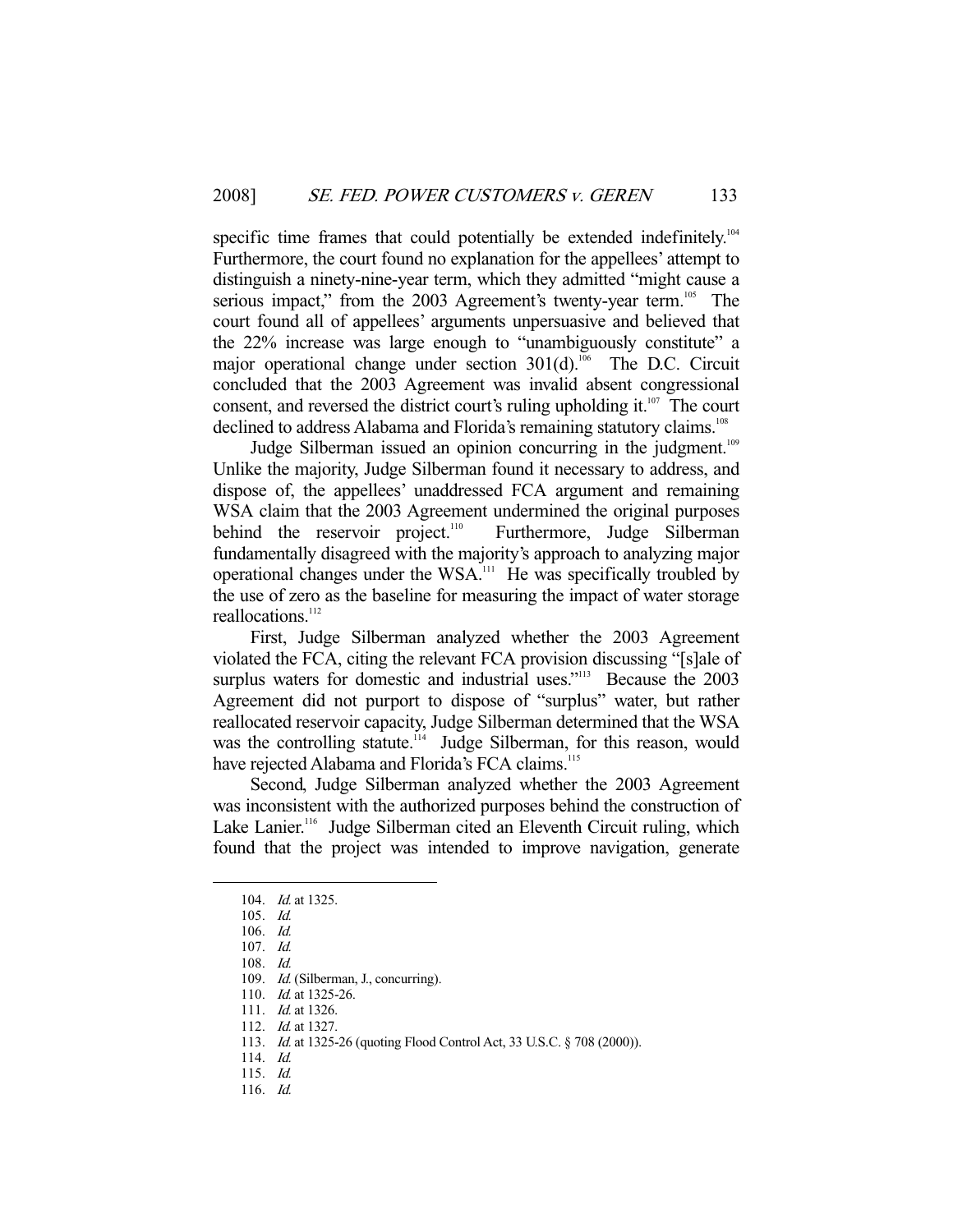hydroelectric power, and control flooding.<sup>117</sup> In rejecting Alabama and Florida's argument that the reallocation would diminish generation of hydroelectric power, Judge Silberman reasoned that the 2003 Agreement's compensation mechanisms sufficiently protected against such adverse effects.<sup>118</sup> Judge Silberman stated that it was unnecessary, in any case, to reach the merits of this argument: Alabama and Florida lacked standing because they made no claim that their hydroelectric customers would pay increased rates.<sup>119</sup> Judge Silberman found additional support in the fact that hydroelectric companies in Alabama and Florida endorsed the 2003 Agreement due to its compensation mechanism, which sufficiently offset increased costs.<sup>120</sup>

 Finally, Judge Silberman departed from the majority's decision that zero was the appropriate baseline for judging the impacts of water storage reallocations.<sup>121</sup> He stated that a baseline of zero "seem[ed] to imply that the project was never intended to provide water to the city of Atlanta, which [was] in tension with the [Eleventh] Circuit's observation" in Alabama v. United States Army Corps of Engineers.<sup>122</sup> Judge Silberman also noted that Alabama and Florida had acquiesced to incremental increases in water allotted to the city of Atlanta for years and that they had even entered into two agreements that allowed "reasonable increases" to meet demand.<sup>123</sup> Accordingly, Judge Silberman found that the majority's use of a baseline of zero was inappropriate because it led to the "draconian conclusion" that the water stored for and apportioned to the city of Atlanta over the years was illegal. $124$ 

 Nonetheless, Judge Silberman agreed with the majority's holding that the 2003 Agreement was unlawful.<sup>125</sup> He reasoned that agencies are generally afforded substantial latitude to interpret ambiguous terms, but that deference was inappropriate where, as here, the agency was an interested party.126 Consequently, Judge Silberman did not believe that the court was obligated to adhere to the agency's interpretation of major

 <sup>117.</sup> Id. (citing Alabama v. U.S. Army Corps of Eng'rs, 424 F.3d 1117, 1122 (11th Cir. 2005)).

 <sup>118.</sup> Geren, 514 F.3d at 1326 (Silberman, J., concurring).

 <sup>119.</sup> Id.

<sup>120.</sup> *Id.* Judge Silberman stressed that his argument in no way undermined the idea that Florida and Alabama had standing to challenge the alleged "major operational change" because the reduction in water supply would impact the states' environments. Id.

 <sup>121.</sup> Id. at 1327.

<sup>122.</sup> Id. (referencing Alabama, 424 F.3d at 1122).

 <sup>123.</sup> Id.

 <sup>124.</sup> Id.

 <sup>125.</sup> Id.

 <sup>126.</sup> Id.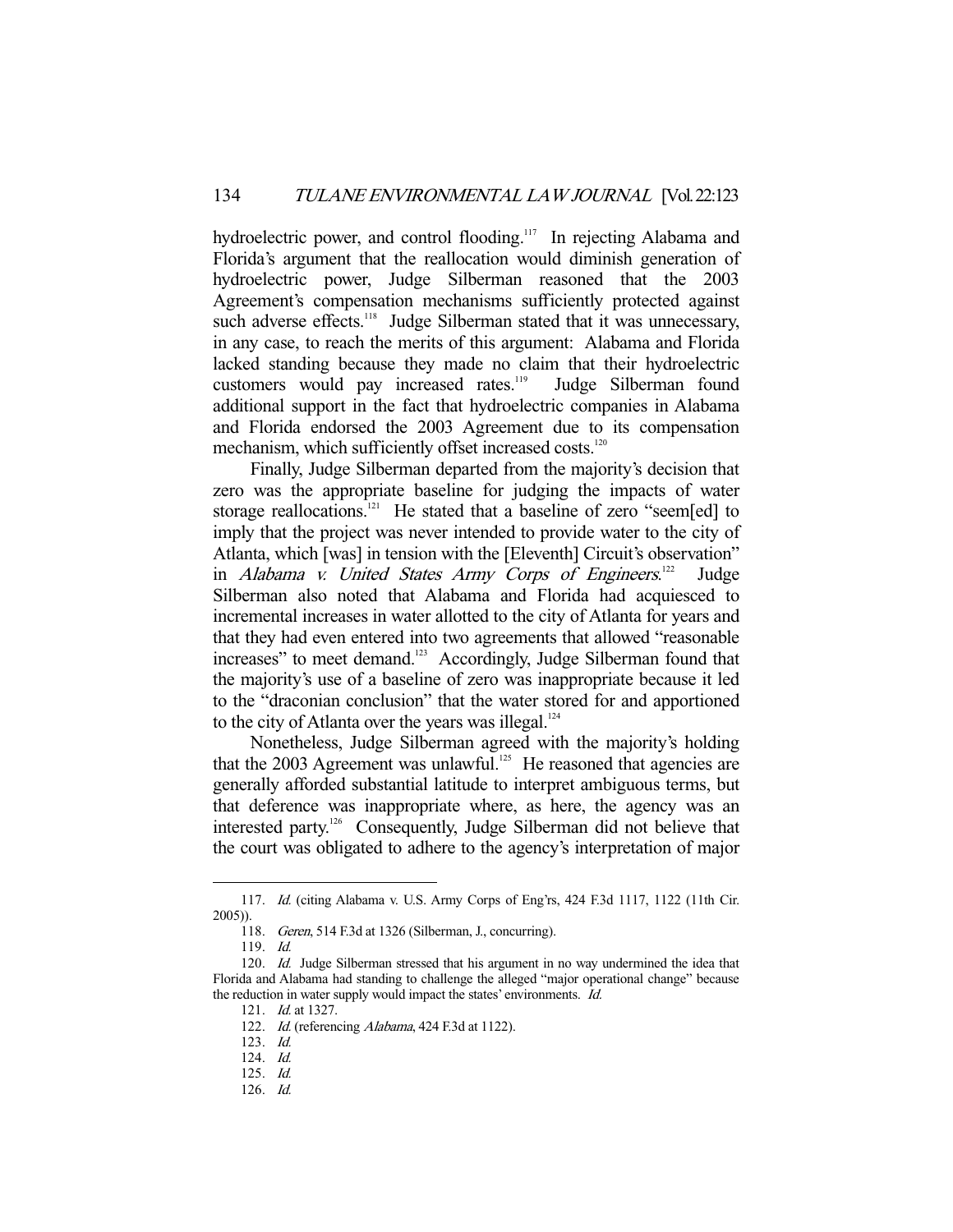operational changes as excluding incremental increases.127 Judge Silberman thereby avoided using a baseline of zero, and premised his finding that the reallocation contemplated by the 2003 Agreement did, in fact, represent a major operational change on the 9% increase from 2002 levels.<sup>128</sup> In support of the  $9\%$  figure's status as a major operational change, Judge Silberman cited the Corps' concession at oral argument that a  $10\%$  reallocation would constitute a major operational change.<sup>129</sup>

 Finally, Judge Silberman agreed with the majority that the Corps' attempt to characterize the reallocation as an interim rather than a permanent measure was irrelevant because the WSA drew no such distinction.<sup>130</sup> Thus, Judge Silberman ultimately agreed that the 2003 Agreement was invalid under section 301(d) in the absence of congressional approval.<sup>131</sup>

## IV. ANALYSIS

 The D.C. Circuit's decision in the noted case places considerable limitations on the Corps' discretion to approve proposed water reallocations under the WSA. Perhaps more importantly, the decision implicitly subordinates the states' traditional role in regulating interstate water conflicts to that of the federal government.

 Prior to the decision in the noted case, courts focused on the language of WSA sections 301(a) and 301(b) in construing the scope of the Corps' authority.<sup>132</sup> In *Caldera*, the D.C. district court cited section 301(b) for the proposition that "[t]he Corps has authority to allocate storage capacity in Corps-managed reservoirs."133 The court further demonstrated its belief that the WSA afforded the Corps wide latitude when it asserted that the Corps generally has "unfettered discretion."<sup>134</sup> The court in *Caldera's* decision to uphold the 2003 Agreement despite limiting language in section 301(d) similarly indicates deference to determinations made by the Corps. The court also displayed a high degree of deference to the Corps' decision-making authority when it adopted the Georgia district court's reasoning that "the Court cannot substitute its judgment for that of the Corps [and] will defer to the

 <sup>127.</sup> Id.

 <sup>128.</sup> Id. at 1327-28.

 <sup>129.</sup> Id. at 1328.

 <sup>130.</sup> Id.

 <sup>131.</sup> Id.

<sup>132.</sup> See, e.g., Se. Fed. Power Customers, Inc. v. Caldera, 301 F. Supp. 2d 26, 31 (D.D.C. 2004) (focusing on WSA § 301(b)'s grant of discretion to the Corps).

 <sup>133.</sup> Id. at 28 n.1.

 <sup>134.</sup> Id. at 32 n.5.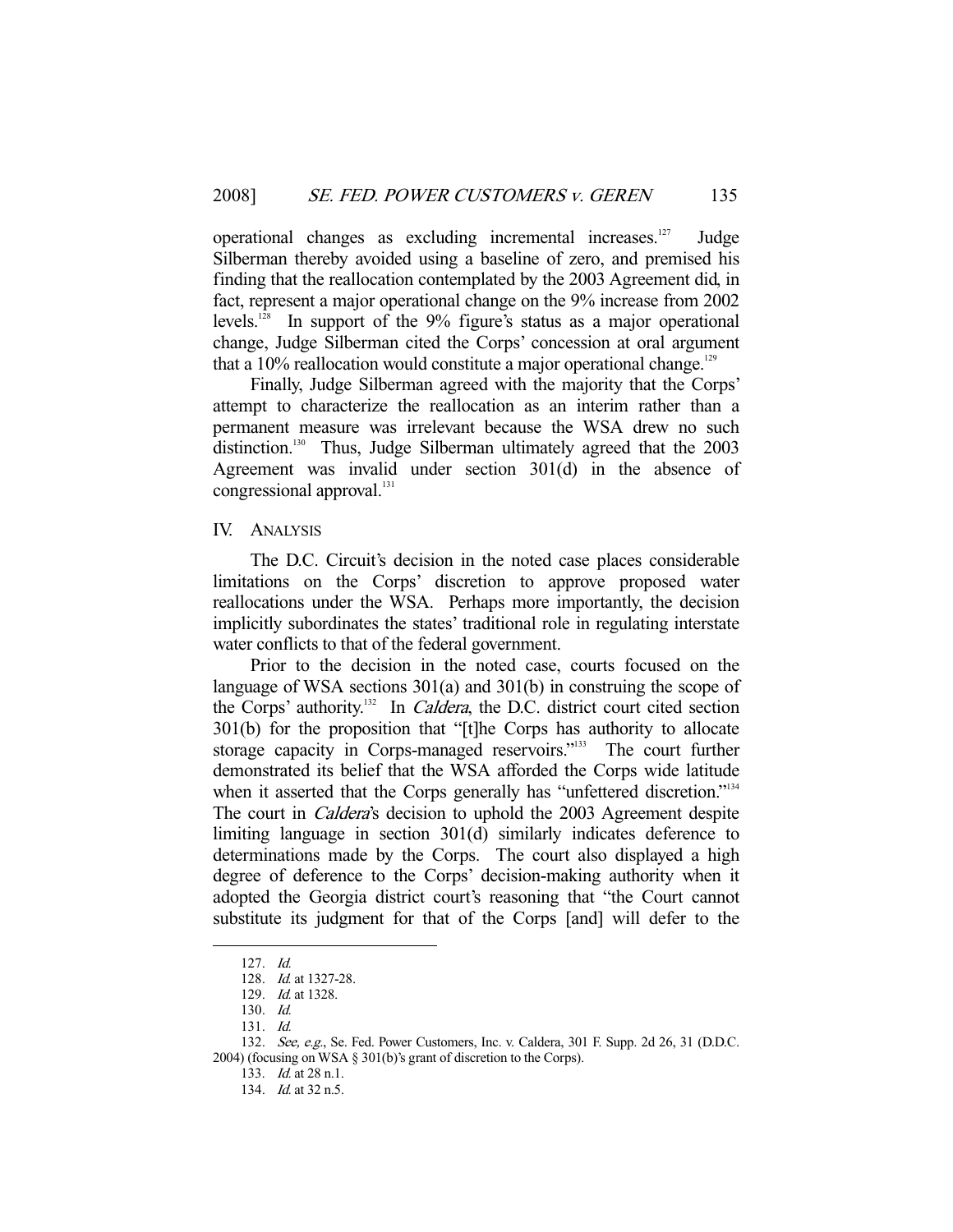expertise of the Corps for a final agency decision."<sup>135</sup> The court's further statement that it would consider the effect of federal and state law on the Corps, however, somewhat limited the degree of authority vested in the Corps.<sup>136</sup>

 The D.C. Circuit's decision in the noted case provides a stark contrast to the decision in *Caldera*, in particular by limiting agency discretion and requiring congressional consent for significant increases in water reallocations. Early on, the D.C. Circuit cited the Supreme Court's mandate that "the court, as well as the agency, must give effect to the unambiguously expressed intent of Congress."<sup>137</sup> Although the court admitted that settlement agreements are reviewed for abuse of discretion, it went on to state that "the district court could hardly approve a settlement agreement that violates a statute."<sup>138</sup> The court, therefore, viewed section 301(d) as confining the Corps' authority and adopted the language of that provision throughout its analysis.<sup>139</sup> The primary distinction, in the court's opinion, was between "minor modifications" and "major changes in a project," which the Corps had no authority to approve absent congressional consent.<sup>140</sup>

 A somewhat more subtle point is the effect of the D.C. Circuit's emphasis on the "major operational change" language, because it represents a departure from the Caldera decision. In Caldera, the court announced that the test for WSA compliance turned on whether the change would "seriously affect" purposes for which the project was originally authorized. $141$  In contrast, the court in *Geren* refocused its analysis on section 301(d)'s major operational change language, and therefore reasoned that the 22% increase in storage space represented a major operational change under the  $WSA$ <sup>142</sup> Proving that the 2003 Agreement violated the original, authorized purposes behind Lake Lanier's construction could be problematic given that history only substantiates three clear purposes: "Congress initially authorized Lake Lanier and Buford Dam expressly for flood control, navigation, and hydropower generation purposes."<sup>143</sup> On the other hand, arguing that a

 <sup>135.</sup> Georgia v. U.S. Army Corps of Eng'rs, 302 F.3d 1242, 1253 n.8 (11th Cir. 2002).

 <sup>136.</sup> Id.

 <sup>137.</sup> Se. Fed. Power Customers, Inc. v. Geren, 514 F.3d 1316, 1321 (D.C. Cir. 2004) (quoting Chevron v. Natural Res. Def. Council, 467 U.S. 837, 842-43 (1984)).

 <sup>138.</sup> Id.

 <sup>139.</sup> Id.

<sup>140.</sup> *Id.* at 1323.

 <sup>141.</sup> Se. Fed. Power Customers, Inc. v. Caldera, 301 F. Supp. 2d 26, 32 (D.D.C. 2004).

 <sup>142.</sup> Geren, 514 F.3d at 1323.

 <sup>143.</sup> Caldera, 301 F. Supp. 2d at 28.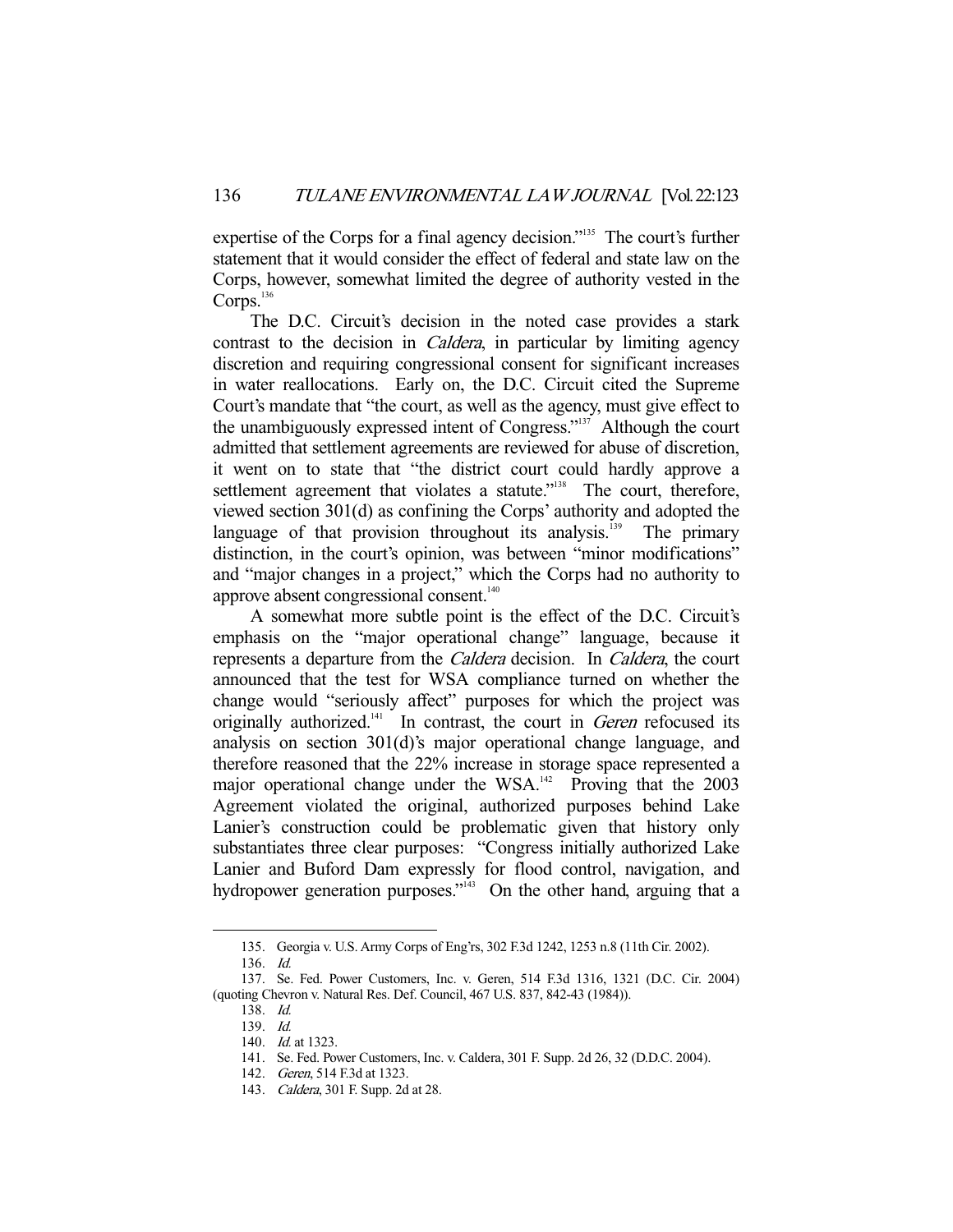given percentage of reallocated space represents a major operational change allows substantial interpretive leeway, as is apparent from the fact that the majority held that 22% represented a major operational change while Judge Silberman's concurrence held that 9% was also a major operational change.144 The fact that the majority implemented a baseline standard of zero, as opposed to Judge Silberman, advocates for exceptional caution against allowing successive changes that "would effectively bypass section  $301(d)$ ."<sup>145</sup>

The court's opinion in *Geren* similarly demonstrates a reduction in state authority. Although the D.C. Circuit noted that the language of section 301(a) vests authority in the states, its decision implicitly diminishes the states' power against that of the federal government by making an affirmative statement requiring congressional approval.<sup>146</sup> The decision also represents a break from Caldera, which announced that "[t]he right to withdraw water for consumption from intrastate sources  $\ldots$  is conferred by state, not federal law.<sup> $\frac{1}{47}$ </sup> The court's limitation on state authority in the noted case finds support in the ACF Compact's legislative history. Particularly noteworthy are Janet Reno and Newt Gingrich's criticisms of the ACF Compact draft as lacking a definite role for the federal government.<sup>148</sup> Furthermore, if the intent behind the ACF Compact is any indicator of congressional intent in general, it seems that the 2003 Agreement, like the ACF Compact, should not be presumed to allow the states "'to rewrite federal law."<sup>149</sup>

 The D.C. Circuit's disposition of the case solely on the basis of the WSA's "major operational change" language simplifies what had become an inordinately complicated mess of ongoing litigation and negotiation concerning the allocation of water resources in the ACF Basin. Although the court included a brief review of NEPA as a component of its standing analysis, the court essentially bypassed the statute by reasoning that the Corps was merely required to use its "best efforts to complete any applicable requirements of NEPA as expeditiously as practicable."<sup>150</sup> While Judge Silberman's choice to

<sup>144.</sup> Geren, 514 F.3d at 1324; id. at 1328 (Silberman, J., concurring).

<sup>145.</sup> Id. at 1324 (majority opinion).

 <sup>146.</sup> Id. at 1321.

<sup>147.</sup> Caldera, 301 F. Supp. 2d at 28 n.1.

<sup>148.</sup> Sherk, *supra* note 37, at 774-75.

 <sup>149.</sup> See id. at 809 ("[C]ongressional ratification of the ACF Compact did not authorize the states 'to rewrite federal law.'" (quoting Oversight Hearing on the Alabama-Coosa-Tallapoosa River Basin Compact and the Apalachicola-Chattahoochee-Flint River Basin Compact: Hearing Before the Subcomm. on Commercial and Administrative Law of the House Comm. on the Judiciary, 107th Cong. 81 (2001) (statement of Newt Gingrich, CEO, The Gingrich Group))).

 <sup>150.</sup> Geren, 514 F.3d at 1322-23.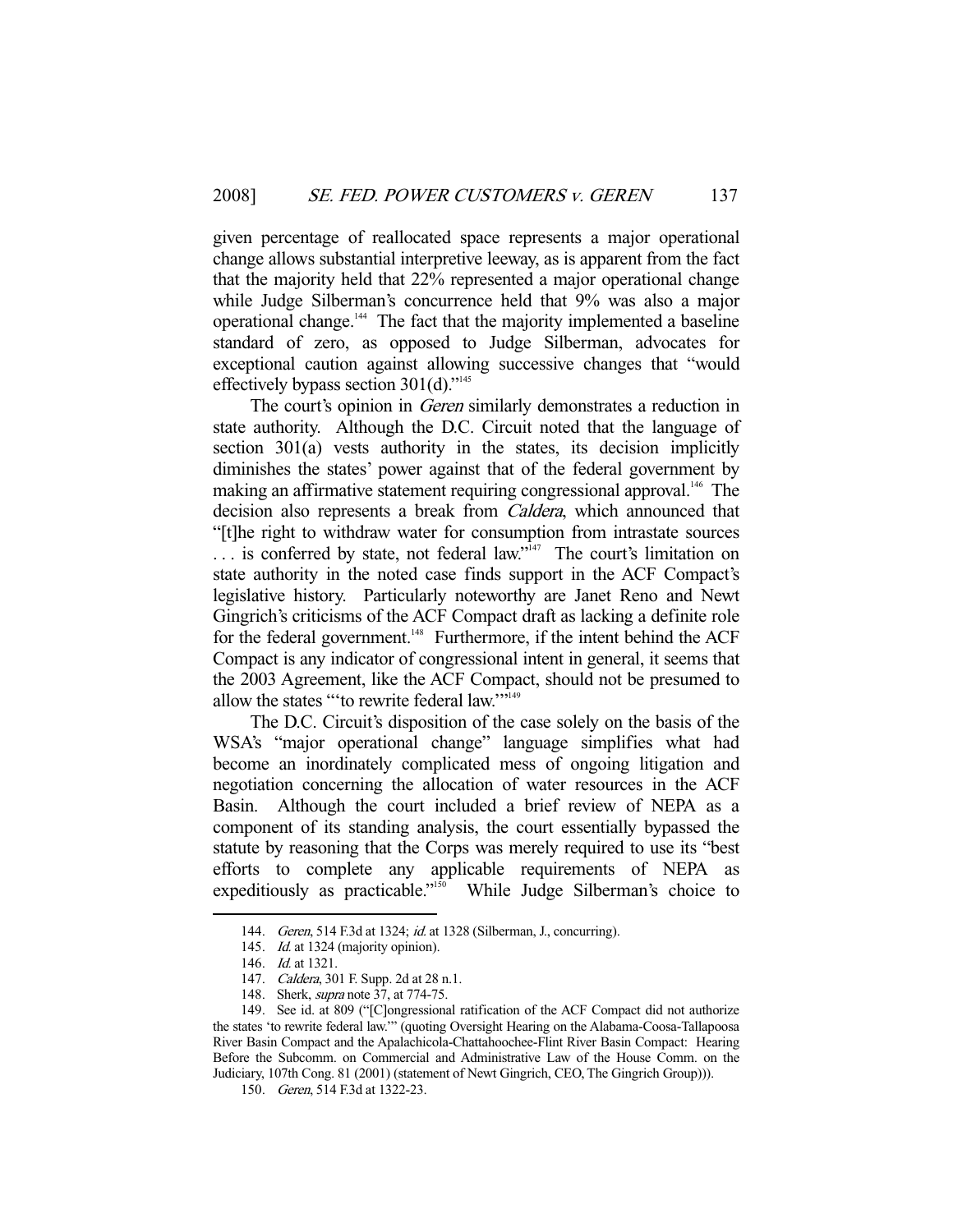analyze the other Acts was not incorrect, it was unnecessary because violation of the WSA alone invalidated the 2003 Agreement. Judge Silberman's analysis of the portion of the WSA discussing authorized purposes behind the creation of Lake Lanier was similarly inessential given section 301(d)'s use of the word "or," which either requires the change to seriously affect authorized project purposes or requires a major structural or operational change.<sup>151</sup>

 Finally, it is significant that the D.C. Circuit's approach did not necessarily demand equitable apportionment by the court. In this respect, the decision departs from precedent instructing that when disputes arise "the question of the extent and the limitations of the rights of the two states becomes a matter of justiciable dispute between them."152 Instead, the decision focused on obtaining congressional approval before the need to litigate ever arises.153 This comports with the Supreme Court's preference against adjudication while simultaneously avoiding the naïve assumption that states can resolve interstate water conflicts among themselves in the face of federal laws.<sup>154</sup> One commentator posited, "the inescapable conclusion is that congressional action is the only means by which interstate water conflicts can be managed in the twenty-first century."<sup>155</sup> The D.C. Circuit's decision represents an important step forward in water management policy by expanding Congress's role in the scheme of interstate water conflicts.

#### V. CONCLUSION

 In 2008, the U.S. District Court for the District of Colorado endorsed the D.C. Circuit's test for WSA compliance by focusing on section 301(d) of the WSA's language concerning major operational changes.156 However, the parties to the noted case have yet to reach a final resolution as to water rights in the ACF Basin.<sup>157</sup> Alabama

 <sup>151.</sup> WSA § 301(d), 43 U.S.C. § 309b(d) (2000).

 <sup>152.</sup> Georgia v. U.S. Army Corps of Eng'rs, 302 F.3d 1242, 1252 (11th Cir. 2002) (citing Kansas v. Colorado, 206 U.S. 47, 96-97 (1907)).

 <sup>153.</sup> Geren, 514 F.3d at 1324-25.

<sup>154.</sup> See Sherk, supra note 37, at 767-68 ("An interstate water conflict is 'more likely to be wisely solved by cooperative study and by conference and mutual concession on the part of ... the States . . . than by proceedings in any court.'").

 <sup>155.</sup> Id. at 827.

 <sup>156.</sup> Lower Ark. Valley Water Conservancy Dist. v. United States, No. 07-cv-02244-EWN-MEH, 2008 U.S. Dist. LEXIS 73379, at \*55-56 (D. Colo. Sept. 25, 2008).

<sup>157.</sup> EPA, Congress To Take Up Southeastern Water Resources Dispute, WATER POL'Y REP., Feb. 18, 2008, available at http://www.lexisnexis.com (follow "Search" hyperlink; then follow "by Source" hyperlink; then follow "News & Business" hyperlink; then select "All